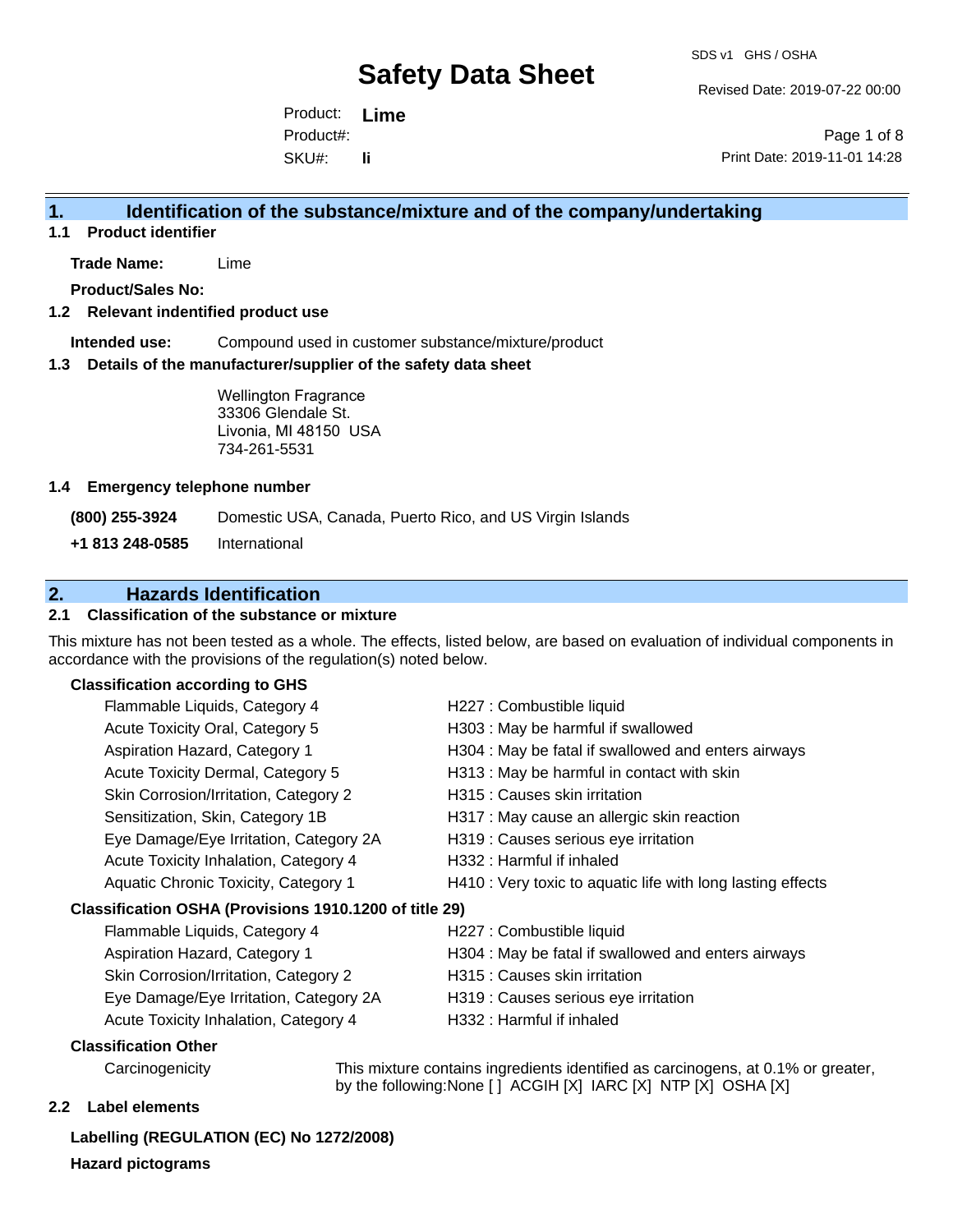Print Date: 2019-11-01 14:28

Page 2 of 8

Product: **Lime** SKU#: Product#: **li**





## **Signal Word: Danger**

| <b>Hazard statments</b> |                                                      |
|-------------------------|------------------------------------------------------|
| H <sub>22</sub> 7       | Combustible liquid                                   |
| H303                    | May be harmful if swallowed                          |
| H304                    | May be fatal if swallowed and enters airways         |
| H313                    | May be harmful in contact with skin                  |
| H315                    | Causes skin irritation                               |
| H317                    | May cause an allergic skin reaction                  |
| H319                    | Causes serious eye irritation                        |
| H332                    | Harmful if inhaled                                   |
| H410                    | Very toxic to aquatic life with long lasting effects |
|                         |                                                      |

## **Precautionary Statements**

## **Prevention:**

| P235 | Keep cool                                                             |
|------|-----------------------------------------------------------------------|
| P264 | Wash hands thoroughly after handling                                  |
| P271 | Use only outdoors or in a well-ventilated area                        |
| P272 | Contaminated work clothing should not be allowed out of the workplace |
| P273 | Avoid release to the environment                                      |

## **Response:**

| $P301 + P310 + P331$ | IF SWALLOWED: Immediately call a POISON CENTER or doctor/physician Do NOT<br>induce vomiting                                                                   |
|----------------------|----------------------------------------------------------------------------------------------------------------------------------------------------------------|
| $P302 + P352$        | IF ON SKIN: Wash with soap and water                                                                                                                           |
| $P304 + P312 + P340$ | IF INHALED: Call a POISON CENTER or doctor/physician if you feel unwell Remove victim<br>to fresh air and keep at rest in a position comfortable for breathing |
| $P305 + P351 + P338$ | IF IN EYES: Rinse cautiously with water for several minutes Remove contact lenses if<br>present and easy to do. continue rinsing                               |
| P312                 | Call a POISON CENTER or doctor/physician if you feel unwell                                                                                                    |
| $P333 + P313$        | If skin irritation or a rash occurs: Get medical advice/attention                                                                                              |
| $P337 + P313$        | If eye irritation persists: Get medical advice/attention                                                                                                       |
| P362                 | Take off contaminated clothing and wash before reuse                                                                                                           |
| P363                 | Wash contaminated clothing before reuse                                                                                                                        |
| P370 + P378          | In case of fire: Use Carbon dioxide (CO2), Dry chemical, or Foam for extinction. Do not use<br>a direct water jet on burning material                          |
| P391                 | <b>Collect Spillage</b>                                                                                                                                        |
|                      |                                                                                                                                                                |

## **2.3 Other Hazards**

**no data available**

#### Revised Date: 2019-07-22 00:00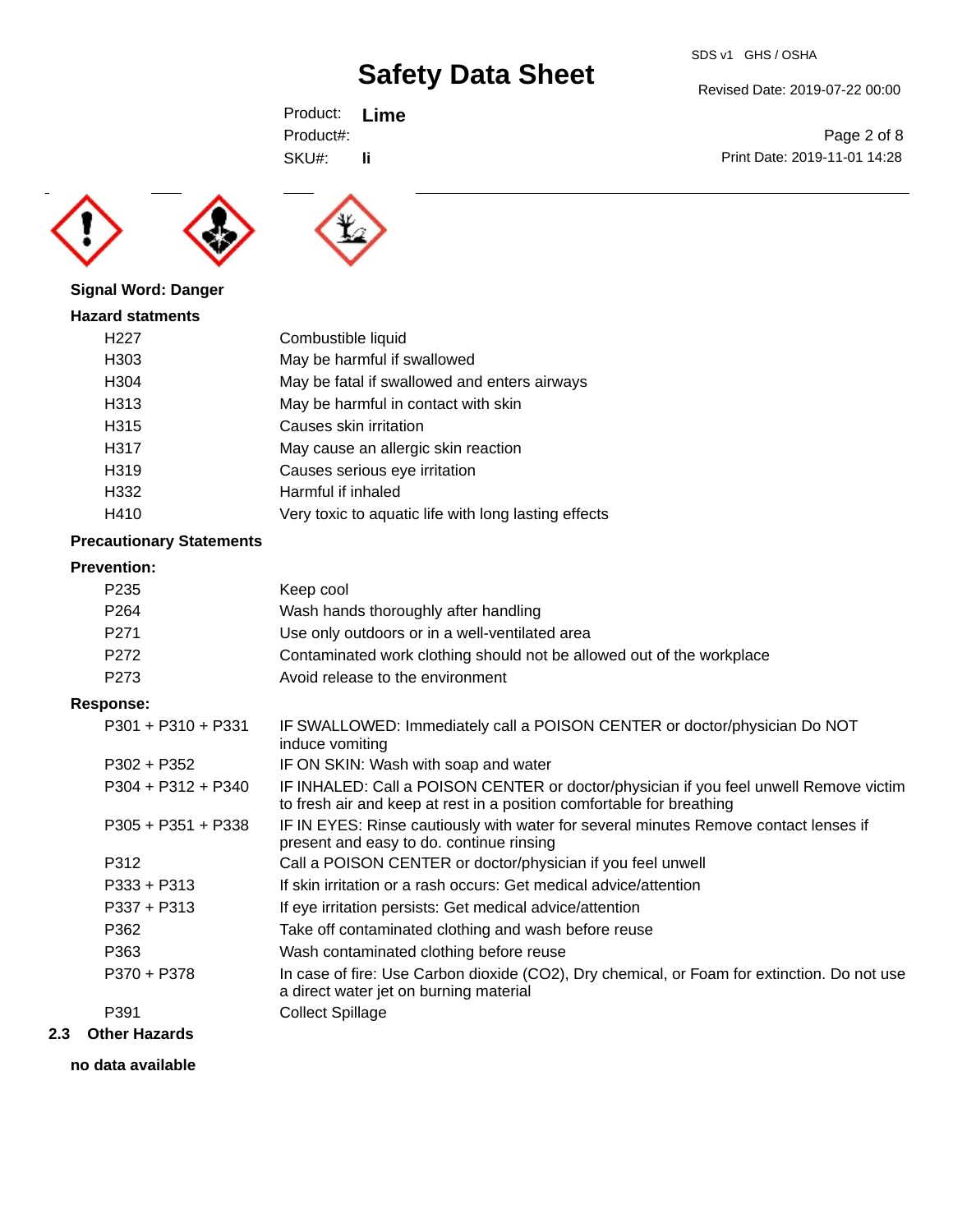Revised Date: 2019-07-22 00:00

Product: **Lime** SKU#: Product#: **li**

Page 3 of 8 Print Date: 2019-11-01 14:28

## **3. Composition/Information on Ingredients**

## **3.1 Mixtures**

This product is a complex mixture of ingredients, which contains among others the following substance(s), presenting a health or environmental hazard within the meaning of the UN Globally Harmonized System of Classification and Labeling of Chemicals (GHS):

| CAS#<br>Ingredient                                       | EC#                                            | Conc.<br>Range | <b>GHS Classification</b>          |  |  |
|----------------------------------------------------------|------------------------------------------------|----------------|------------------------------------|--|--|
| 5989-27-5<br>Limonene                                    | 227-813-5                                      | 20 - 30 %      | H226; H304; H315; H317; H400; H410 |  |  |
| 8050-15-5                                                | 232-476-2                                      | $20 - 30 \%$   | H402; H412                         |  |  |
|                                                          | Methyl ester of rosin (partially hydrogenated) |                |                                    |  |  |
| 5392-40-5<br>Citral                                      | 226-394-6                                      | 1 - 2 %        | H313; H315; H317; H319; H401       |  |  |
| 78-70-6<br>Linalool                                      | 201-134-4                                      | $1 - 2%$       | H227; H303; H315; H317; H319; H402 |  |  |
| 120-51-4                                                 | 204-402-9                                      | $1 - 2 \%$     | H302; H313; H400; H411             |  |  |
| <b>Benzyl Benzoate</b>                                   |                                                |                |                                    |  |  |
| $98 - 55 - 5$<br><b>Terpineol</b>                        | 202-680-6                                      | $1 - 2 \%$     | H227; H303; H315; H319; H401       |  |  |
| 105-87-3                                                 | 203-341-5                                      | $0.1 - 1.0 %$  | H315; H317; H401; H412             |  |  |
|                                                          | Geranyl Acetate                                |                |                                    |  |  |
| See Section 16 for full text of GHS classification codes |                                                |                |                                    |  |  |

See Section 16 for full text of GHS classification codes which where not shown in section 2

Total Hydrocarbon Content (%  $w/w$ ) = 30.23

| <b>First Aid Measures</b><br>4.                                                |                                                                                                               |
|--------------------------------------------------------------------------------|---------------------------------------------------------------------------------------------------------------|
| <b>Description of first aid measures</b><br>4.1                                |                                                                                                               |
| Inhalation:                                                                    | Remove from exposure site to fresh air and keep at rest.<br>Obtain medical advice.                            |
| <b>Eye Exposure:</b>                                                           | Flush immediately with water for at least 15 minutes.<br>Contact physician if symptoms persist.               |
| <b>Skin Exposure:</b>                                                          | Remove contaminated clothes. Wash thoroughly with water (and soap).<br>Contact physician if symptoms persist. |
| Ingestion:                                                                     | Rinse mouth with water and obtain medical advice.                                                             |
| 4.2 Most important symptoms and effects, both acute and delayed                |                                                                                                               |
| Symptoms:                                                                      | no data available                                                                                             |
| Risks:                                                                         | Refer to Section 2.2 "Hazard Statements"                                                                      |
| 4.3 Indication of any immediate medical attention and special treatment needed |                                                                                                               |
| Treatment:                                                                     | Refer to Section 2.2 "Response"                                                                               |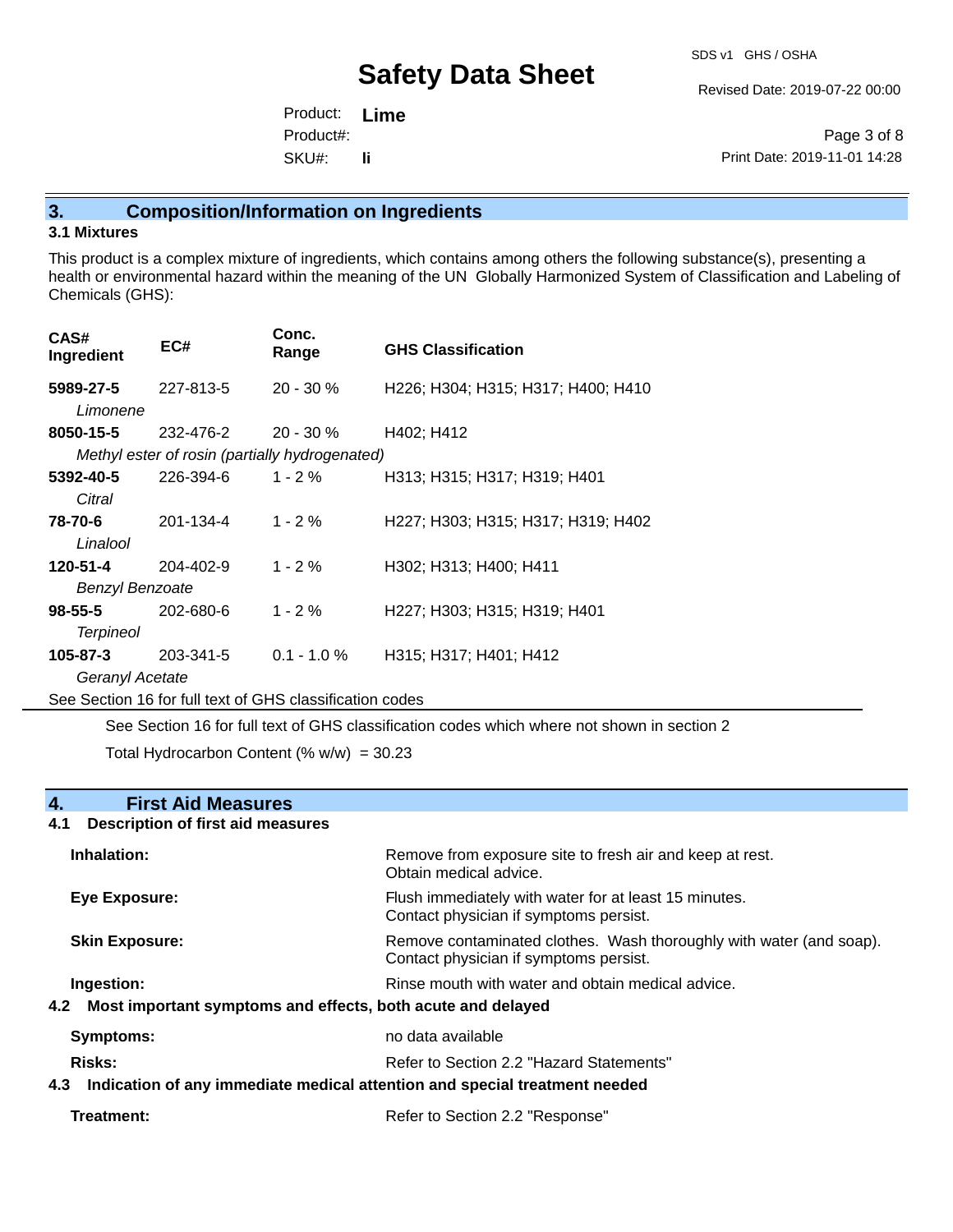SDS v1 GHS / OSHA

Revised Date: 2019-07-22 00:00

Product: **Lime** SKU#: Product#: **li**

Page 4 of 8 Print Date: 2019-11-01 14:28

| 5 <sub>1</sub><br><b>Fire-Fighting measures</b>                |                                                   |  |  |  |
|----------------------------------------------------------------|---------------------------------------------------|--|--|--|
| <b>Extinguishing media</b><br>5.1                              |                                                   |  |  |  |
| Suitable:                                                      | Carbon dioxide (CO2), Dry chemical, Foam          |  |  |  |
| Unsuitable                                                     | Do not use a direct water jet on burning material |  |  |  |
| Special hazards arising from the substance or mixture<br>5.2   |                                                   |  |  |  |
| During fire fighting:<br><b>Advice for firefighters</b><br>5.3 | Water may be ineffective                          |  |  |  |
| <b>Further information:</b>                                    | Standard procedure for chemical fires             |  |  |  |

## **6. Accidental Release Measures**

### **6.1 Personal precautions, protective equipment and emergency procedures**

Avoid inhalation and contact with skin and eyes. A self-contained breathing apparatus is recommended in case of a major spill.

## **6.2 Environmental precautions**

Keep away from drains, soil, and surface and groundwater.

#### **6.3 Methods and materials for containment and cleaning up**

Clean up spillage promptly. Remove ignition sources. Provide adequate ventilation. Avoid excessive inhalation of vapors. Gross spillages should be contained by use of sand or inert powder and disposed of according to the local regulations.

#### **6.4 Reference to other sections**

Not Applicable

## **7. Handling and Storage**

### **7.1 Precautions for safe handling**

Apply according to good manufacturing and industrial hygiene practices with proper ventilation. Do not drink, eat or smoke while handling. Respect good personal hygiene.

### **7.2 Conditions for safe storage, including any incompatibilities**

Store in a cool, dry and ventilated area away from heat sources and protected from light in tightly closed original container. Avoid uncoated metal container. Keep air contact to a minimum.

## **7.3 Specific end uses**

No information available

## **8. Exposure Controls/Personal Protection**

### **8.1 Control parameters**

**Exposure Limits:** Contains no substances with occupational exposure limit values.

**Engineering Controls:** Use local exhaust as needed.

### **8.2 Exposure controls - Personal protective equipment**

**Eye protection:** Tightly sealed goggles, face shield, or safety glasses with brow guards and side shields, etc. as may be appropriate for the exposure

**Respiratory protection:** Avoid excessive inhalation of concentrated vapors. Apply local ventilation where appropriate.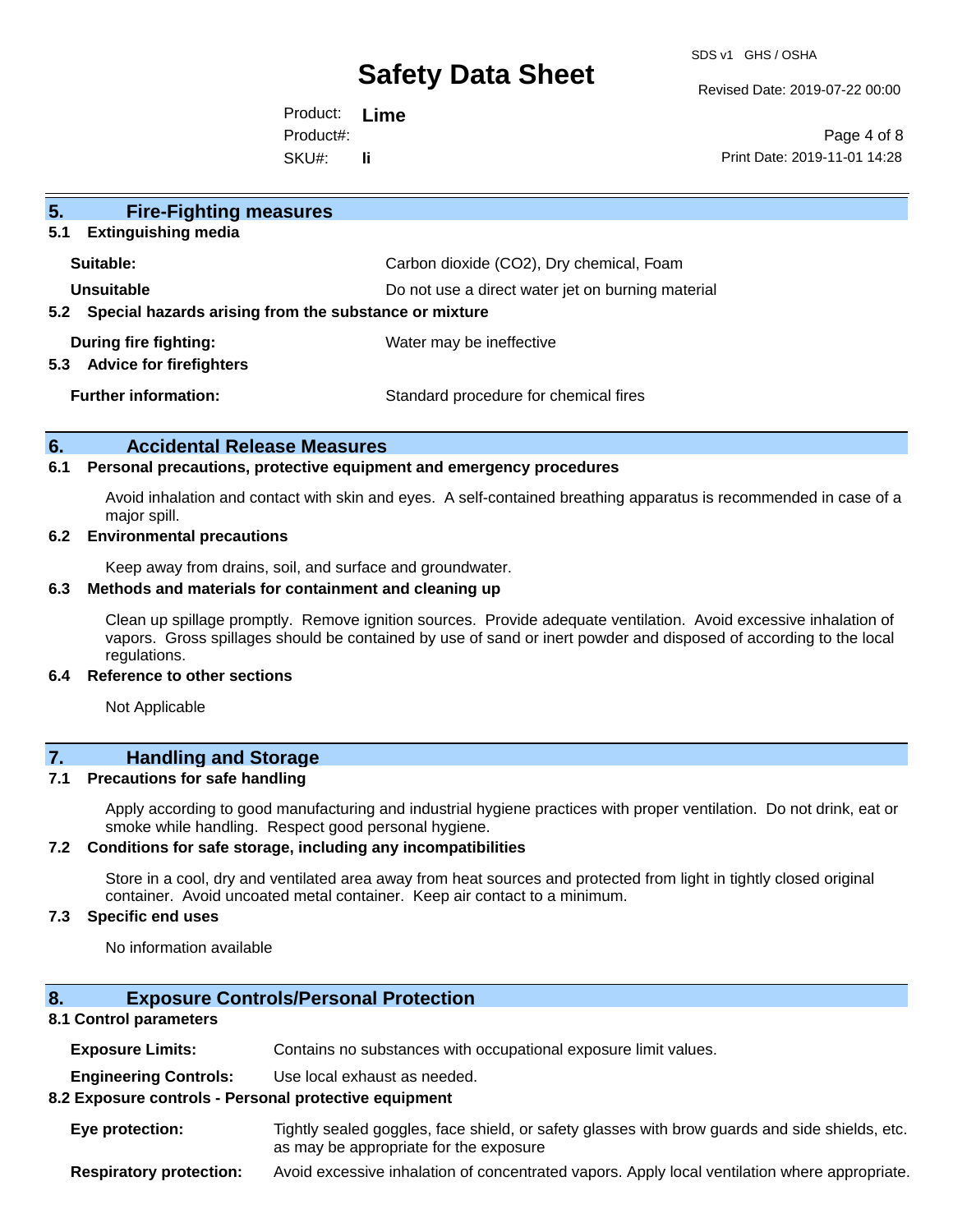SDS v1 GHS / OSHA

Revised Date: 2019-07-22 00:00

Product: **Lime** SKU#: Product#: **li**

Page 5 of 8 Print Date: 2019-11-01 14:28

**Skin protection:** Avoid Skin contact. Use chemically resistant gloves as needed.

## **9. Physical and Chemical Properties**

## **9.1 Information on basic physical and chemical properties**

| Appearance:                  | Liquid                                |
|------------------------------|---------------------------------------|
| Odor:                        | Conforms to Standard                  |
| Color:                       | Yellow/Golden Yellow to Orange (G8-9) |
| <b>Viscosity:</b>            | Liquid                                |
| <b>Freezing Point:</b>       | Not determined                        |
| <b>Boiling Point:</b>        | Not determined                        |
| <b>Melting Point:</b>        | Not determined                        |
| <b>Flashpoint (CCCFP):</b>   | 144 F (62.22 C)                       |
| <b>Auto flammability:</b>    | Not determined                        |
| <b>Explosive Properties:</b> | None Expected                         |
| <b>Oxidizing properties:</b> | None Expected                         |
| Vapor Pressure (mmHg@20 C):  | 0.3082                                |
| %VOC:                        | 33.80                                 |
| Specific Gravity @ 25 C:     | 0.9380                                |
| Density @ 25 C:              | 0.9350                                |
| Refractive Index @ 20 C:     | 1.4860                                |
| Soluble in:                  | Oil                                   |

## **10. Stability and Reactivity**

| 10.1 Reactivity                         | None                                               |
|-----------------------------------------|----------------------------------------------------|
| <b>10.2 Chemical stability</b>          | Stable                                             |
| 10.3 Possibility of hazardous reactions | None known                                         |
| <b>10.4 Conditions to avoid</b>         | None known                                         |
| 10.5 Incompatible materials             | Strong oxidizing agents, strong acids, and alkalis |
| 10.6 Hazardous decomposition products   | None known                                         |

## **11. Toxicological Information**

### **11.1 Toxicological Effects**

Acute Toxicity Estimates (ATEs) based on the individual Ingredient Toxicity Data utilizing the "Additivity Formula"

**Acute toxicity - Inhalation - (Rat) mg/L/4hr** (LD50: 16.6795) Harmful if inhaled **Skin corrosion / irritation Causes skin irritation** 

**Acute toxicity - Oral - (Rat) mg/kg** (LD50: 4478.4292) May be harmful if swallowed Acute toxicity - Dermal - (Rabbit) mg/kg<br>
(LD50: 3584.3772) May be harmful in contact with skin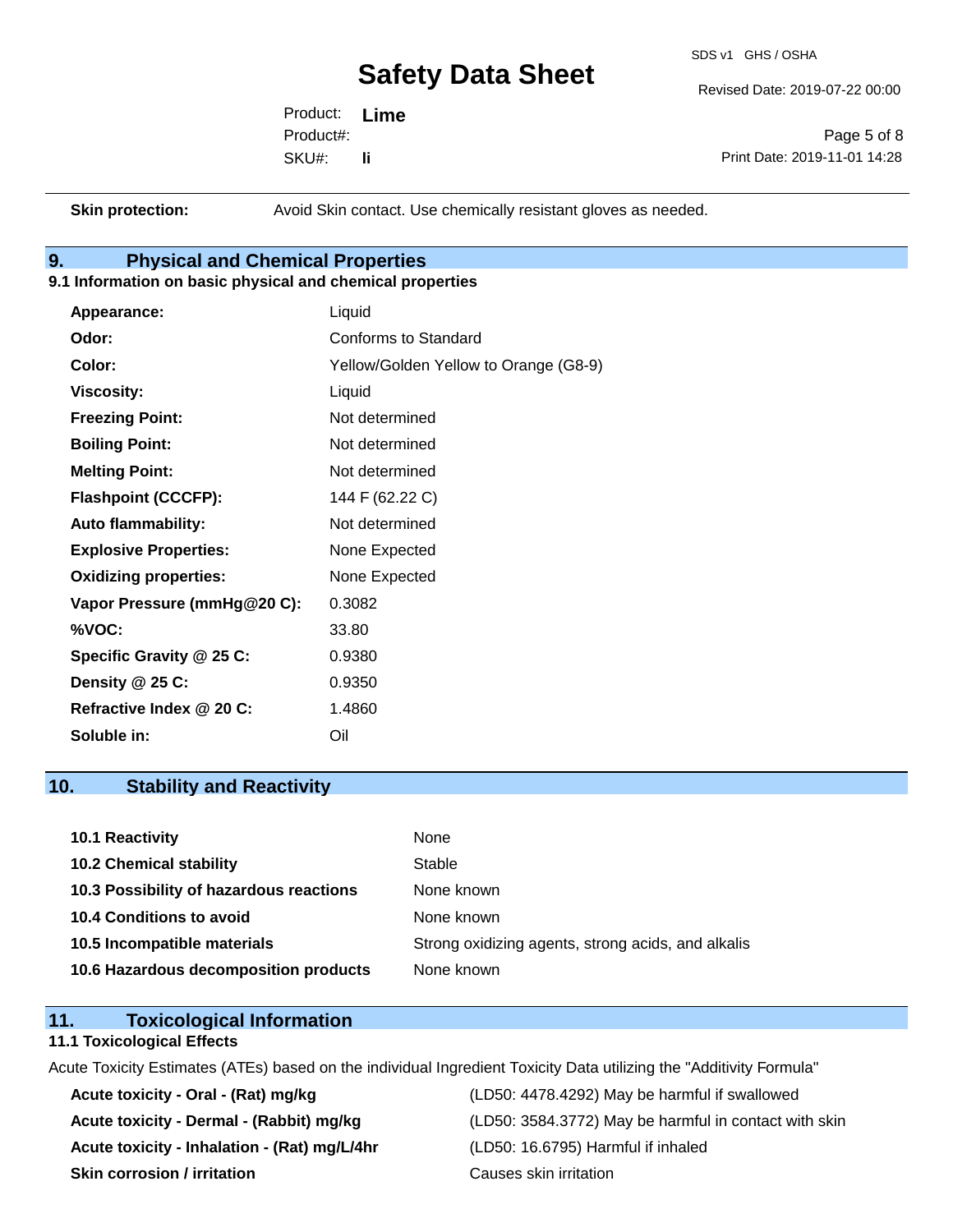SDS v1 GHS / OSHA

Revised Date: 2019-07-22 00:00

Product: **Lime** SKU#: Product#: **li**

Page 6 of 8 Print Date: 2019-11-01 14:28

| Serious eye damage / irritation                    | Causes serious eye irritation                            |
|----------------------------------------------------|----------------------------------------------------------|
| <b>Respiratory sensitization</b>                   | Not classified - the classification criteria are not met |
| <b>Skin sensitization</b>                          | May cause an allergic skin reaction                      |
| <b>Germ cell mutagenicity</b>                      | Not classified - the classification criteria are not met |
| Carcinogenicity                                    | Not classified - the classification criteria are not met |
| <b>Reproductive toxicity</b>                       | Not classified - the classification criteria are not met |
| Specific target organ toxicity - single exposure   | Not classified - the classification criteria are not met |
| Specific target organ toxicity - repeated exposure | Not classified - the classification criteria are not met |
| <b>Aspiration hazard</b>                           | May be fatal if swallowed and enters airways             |

## **12. Ecological Information 12.1 Toxicity**

| <b>Acute acquatic toxicity</b>     | Not classified - the classification criteria are not met |
|------------------------------------|----------------------------------------------------------|
| <b>Chronic acquatic toxicity</b>   | Very toxic to aquatic life with long lasting effects     |
| <b>Toxicity Data on soil</b>       | no data available                                        |
| <b>Toxicity on other organisms</b> | no data available                                        |
| 12.2 Persistence and degradability | no data available                                        |
| 12.3 Bioaccumulative potential     | no data available                                        |
| 12.4 Mobility in soil              | no data available                                        |
| 12.5 Other adverse effects         | no data available                                        |

### **13. Disposal Conditions**

### **13.1 Waste treatment methods**

Do not allow product to reach sewage systems. Dispose of in accordance with all local and national regulations. Send to a licensed waste management company.The product should not be allowed to enter drains, water courses or the soil. Do not contaminate ponds, waterways or ditches with chemical or used container.

## **14. Transport Information**

| <b>Marine Pollutant</b>                                                                  | Yes. Ingredient of greatest environmental impact:<br>5989-27-5 : (20 - 30 %) : Limonene |                                     |                   |                 |  |        |
|------------------------------------------------------------------------------------------|-----------------------------------------------------------------------------------------|-------------------------------------|-------------------|-----------------|--|--------|
| <b>Regulator</b>                                                                         |                                                                                         | <b>Class</b>                        | <b>Pack Group</b> | <b>Sub Risk</b> |  | UN-nr. |
| U.S. DOT (Non-Bulk)<br><b>Chemicals NOI</b><br><b>ADR/RID (International Road/Rail)</b>  |                                                                                         | Not Regulated - Not Dangerous Goods |                   |                 |  |        |
| <b>Environmentally Hazardous</b><br>Substance, Liquid, n.o.s.<br><b>IATA (Air Cargo)</b> |                                                                                         | 9                                   | Ш                 |                 |  | UN3082 |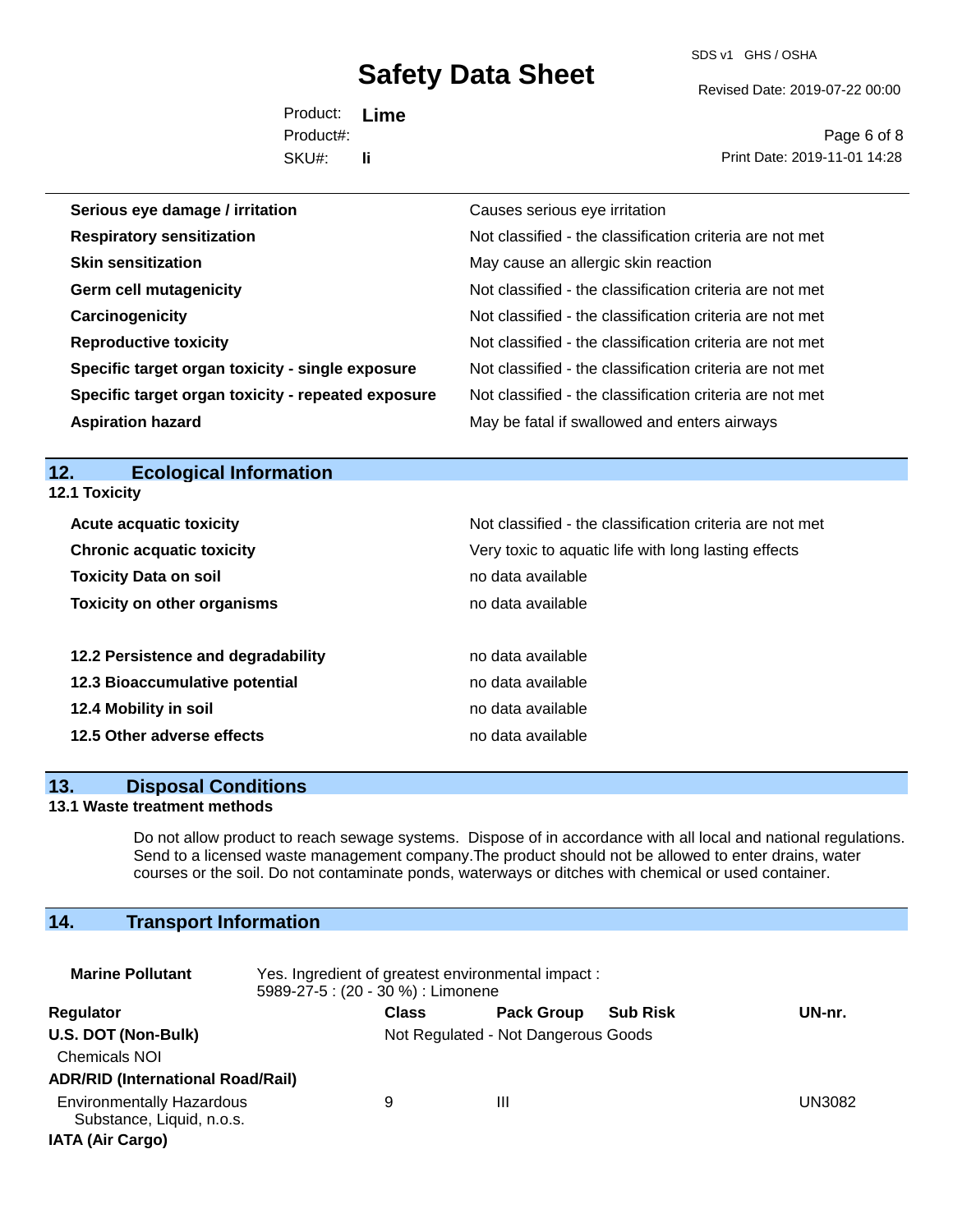SDS v1 GHS / OSHA

|                                                                                                                  |                               | Product:<br>Product#:<br>SKU#: | Lime<br>li. |                                                                                                             | Page 7 of 8<br>Print Date: 2019-11-01 14:28 |  |
|------------------------------------------------------------------------------------------------------------------|-------------------------------|--------------------------------|-------------|-------------------------------------------------------------------------------------------------------------|---------------------------------------------|--|
| <b>Environmentally Hazardous</b><br>Substance, Liquid, n.o.s.                                                    |                               |                                | 9           | III                                                                                                         | <b>UN3082</b>                               |  |
| IMDG (Sea)                                                                                                       |                               |                                |             |                                                                                                             |                                             |  |
| <b>Environmentally Hazardous</b><br>Substance, Liquid, n.o.s.                                                    |                               |                                | 9           | $\mathbf{III}$                                                                                              | <b>UN3082</b>                               |  |
| 15.<br><b>U.S. Federal Regulations</b>                                                                           | <b>Regulatory Information</b> |                                |             |                                                                                                             |                                             |  |
| <b>TSCA (Toxic Substance Control Act)</b><br>All components of the substance/mixture are listed or exempt        |                               |                                |             |                                                                                                             |                                             |  |
| 40 CFR(EPCRA, SARA, CERCLA and CAA)                                                                              |                               |                                |             | This product contains the following components:                                                             |                                             |  |
| 6422-86-2                                                                                                        | 229-176-9 20 - 30 %           |                                |             | Dioctyl Tere Phthalate (DOTP)                                                                               |                                             |  |
| <b>U.S. State Regulations</b>                                                                                    |                               |                                |             |                                                                                                             |                                             |  |
| <b>California Proposition 65 Warning</b><br>117-81-7<br>204-211-0 20 - 30 %<br>123-35-3(NF 204-622-5 0.1 - 1.0 % |                               |                                |             | This product contains the following components:<br>Diethyl Hexyl Phthalate<br>beta-Myrcene (Natural Source) |                                             |  |
| <b>Canadian Regulations</b>                                                                                      |                               |                                |             |                                                                                                             |                                             |  |
| <b>DSL</b>                                                                                                       |                               |                                |             | 100.00% of the components are listed or exempt.                                                             |                                             |  |
| 16.                                                                                                              | <b>Other Information</b>      |                                |             |                                                                                                             |                                             |  |
|                                                                                                                  |                               |                                |             |                                                                                                             |                                             |  |
|                                                                                                                  |                               |                                |             | GHS H-Statements referred to under section 3 and not listed in section 2                                    |                                             |  |
| H226 : Flammable liquid and vapour                                                                               |                               |                                |             | H302: Harmful if swallowed                                                                                  |                                             |  |
| H317 : May cause an allergic skin reaction                                                                       |                               |                                |             | H400 : Very Toxic to aquatic life                                                                           |                                             |  |

- 
- 

### **Total Fractional Values**

(TFV) Risk (TFV) Risk

(116.13) Aquatic Chronic Toxicity, Category 3 (27.73) Sensitization, Skin, Category 1B

- 
- 
- 
- (1.53) Eye Damage/Eye Irritation, Category 2A (1.39) Acute Toxicity Dermal, Category 5
- 
- (1.12) Acute Toxicity Oral, Category 5
- H401 : Toxic to aquatic life **H402** : Harmful to aquatic life H411 : Toxic to aquatic life with long lasting effects H412 : Harmful to aquatic life with long lasting effects
	-
	-
- (19.50) Sensitization, Skin, Category 1 (11.51) Aquatic Chronic Toxicity, Category 2
- (4.03) Skin Corrosion/Irritation, Category 3 (3.68) Skin Corrosion/Irritation, Category 2
- (3.02) Aspiration Hazard, Category 1 (2.28) Aquatic Chronic Toxicity, Category 4
	-
- (1.20) Acute Toxicity Inhalation, Category 4 (1.14) Aquatic Chronic Toxicity, Category 1